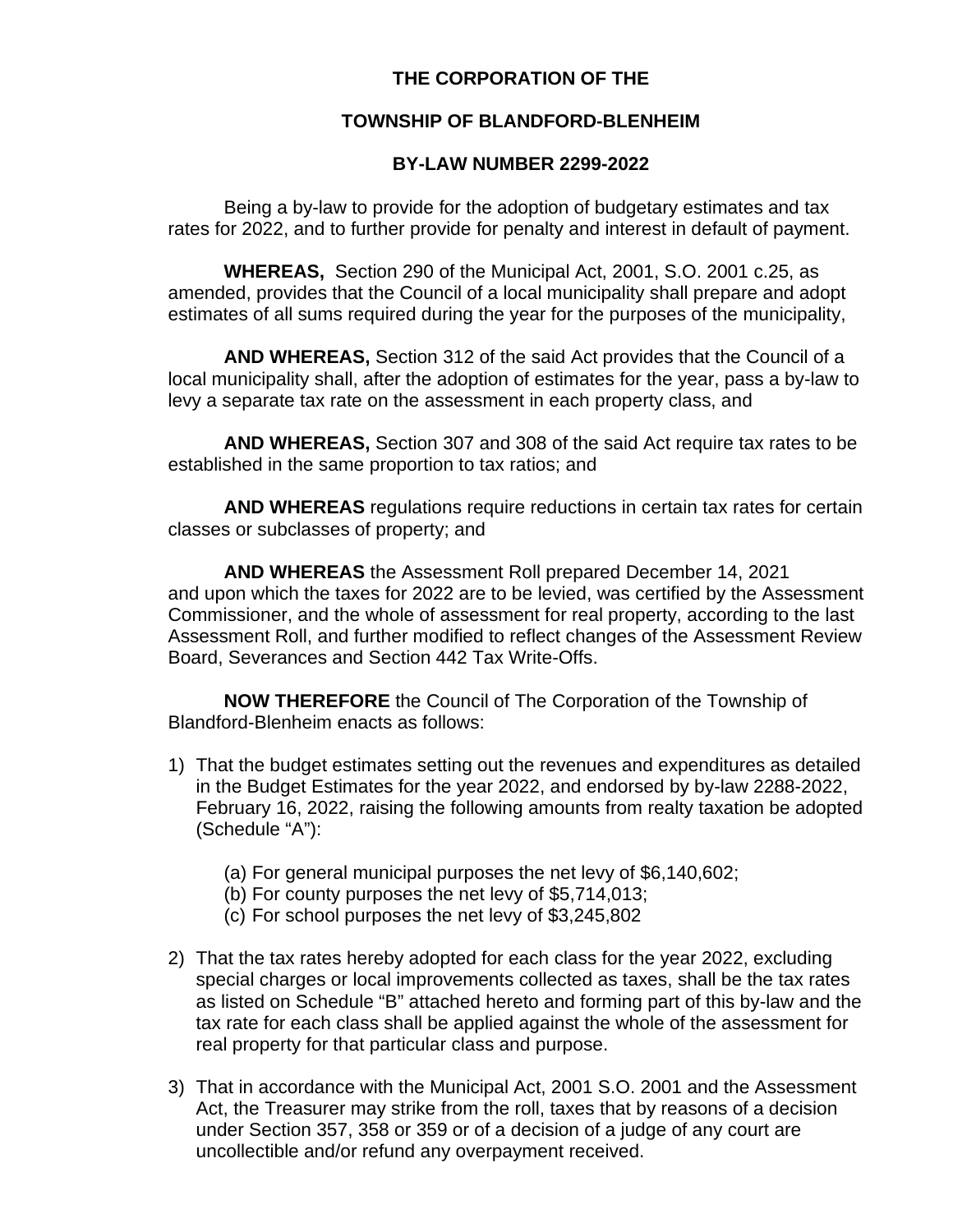4) That every owner shall be taxed according to the tax rates in this by-law. The taxes for a particular property shall be calculated by applying the Current Value Assessment against the tax rates set out and further adjusted as required by the provisions of the Municipal Act, 2001, S.O. 2001. Such taxes shall become due and payable in two installments as follows:

# **ALL PROPERTY CLASSES**:

**FIRST INSTALMENT** Wednesday, August 31<sup>st</sup>, 2022

**SECOND INSTALMENT** Monday, October 31<sup>th</sup>, 2022

Notice of such taxes due shall be sent by first class mail (or e-mail if requested) to those persons shown as liable for the payment of taxes.

- 5) That the taxes shall be levied and collected as well as such other rates and/or Special Area Rates, pursuant to the Municipal Act, 2001, S.O. 2001 and/or the Drainage Act.
- 6) That a charge as a penalty of 1 and  $\frac{1}{4}$  per cent on the amount of any outstanding taxes levied in 2022 shall be made on the first day of default and on the first day of each calendar month thereafter in which default continues until December 31st, 2022, and any such additional amounts shall be levied and collected in the same manner as if they had been originally imposed with and formed part of the taxes levied under this by-law. The penalty charges indicated in this section shall be waived for those taxpayers participating in the Monthly Preauthorized Payment Plan provided the payments are made as agreed and without default.
- 7) That interest of 1 and ¼ percent on the amount of any taxes due and unpaid after December 31<sup>st</sup>, 2022, shall be charged on the first day of each calendar month thereafter in which default continues.

This by-law shall come into effect on the date of the final passing thereof.

By-law **READ** a **FIRST** and **SECOND** time this 4th day of May, 2022.

By-Law **READ** a **THIRD** time and **ENACTED** in Open Council this 4th day of May, 2022.

Mark Peterson, Mayor

(SEAL)

Rodger Mordue, CAO/Clerk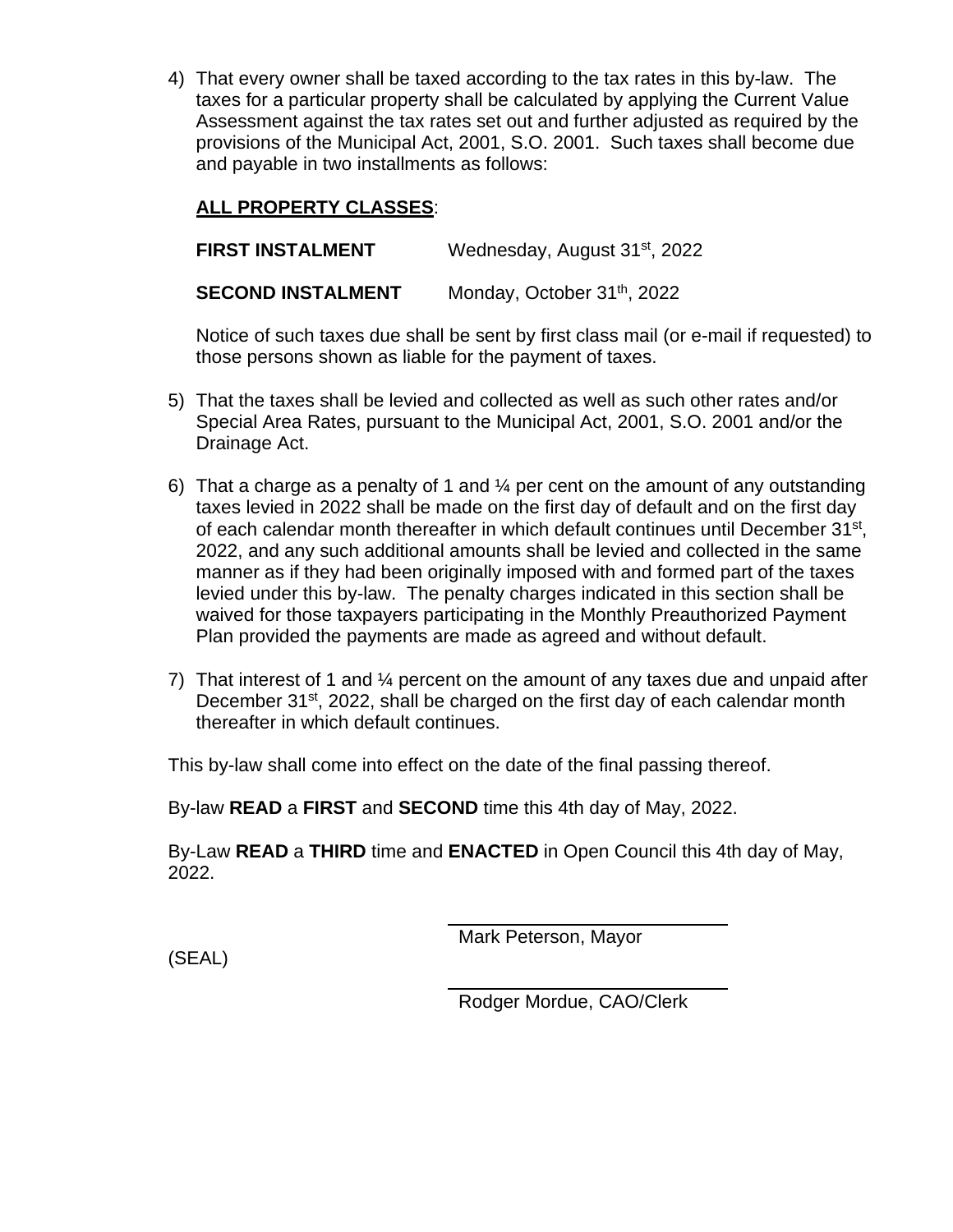#### **Township of Blandford-Blenheim "Schedule A" 2022 Combined Taxation Levy**

| <b>Tax Classes</b>                               | <b>Assessments</b> | Township<br><b>Tax Rate</b> |    | Township Levy<br>by class | County<br><b>Tax Rates</b> |   | <b>County Levy</b><br>by class | <b>Education</b><br>Tax Rate |     | <b>Education Levy</b><br>by class | <b>Total Tax</b><br>Rate |
|--------------------------------------------------|--------------------|-----------------------------|----|---------------------------|----------------------------|---|--------------------------------|------------------------------|-----|-----------------------------------|--------------------------|
| Residential                                      | 911,070,000.00     | 0.00443271                  | -S | 4,038,509.10              | 0.00412477                 |   | \$ 3,757,954.20                | 0.00153000                   | SS. | .393,937.10                       | 0.01008748               |
| <b>Residential Farmland awaiting Development</b> |                    | 0.00199472 \$               |    |                           | 0.00185615                 |   |                                | 0.00068850                   |     |                                   | 0.00453937               |
| Multi Residential                                | 4,566,500.00       | 0.00886542 \$               |    | 40,483.94                 | 0.00824954                 |   | 37,671.52                      | 0.00153000                   |     | 6,986.75                          | 0.01864496               |
| Multi Residential - New Construction             |                    | $0.00443271$ \$             |    |                           | 0.00412477                 |   |                                | 0.00153000                   |     |                                   | 0.01008748               |
| Commercial - Full                                | 63,580,100.00      | 0.00843013 \$               |    | 535,988.51                | 0.00784449                 |   | 498,753.46                     | 0.00880000                   |     | 559,504.88                        | 0.02507462               |
| Vacant unit/excess land                          | 589,500.00         | $0.00590109$ \$             |    | 3,478.69                  | 0.00549114                 |   | 3,237.03                       | 0.00880000                   |     | 5,187.60                          | 0.02019223               |
| Vacant land                                      | 2,028,400.00       | $0.00590109$ \$             |    | 11,969.77                 | 0.00549114                 |   | 11,138.23                      | 0.00880000                   |     | 17,849.92                         | 0.02019223               |
| Small Scale On Farm Business                     | 16,600.00          | 0.00843013 \$               |    | 139.94                    | 0.00784449                 |   | 130.22                         | 0.00220000                   |     | 36.52                             | 0.01847462               |
| Industrial - full                                | 4,032,000.00       | 0.01165803 \$               |    | 47,005.18                 | 0.01084815                 |   | 43,739.74                      | 0.00880000                   |     | 35,481.60                         | 0.03130618               |
| Industrial - New Construction                    | 5,508,000.00       | 0.01165803 \$               |    | 64,212.43                 | 0.01084815                 |   | 59,751.61                      | 0.00880000                   |     | 48,470.40                         | 0.03130618               |
| Vacant unit/excess land                          |                    | 0.00757772 \$               |    |                           | 0.00705129                 |   |                                | 0.00880000                   |     |                                   | 0.02342901               |
| Vacant land                                      | 1,183,000.00       | 0.00757772 \$               |    | 8,964.44                  | 0.00705129                 |   | 8,341.68                       | 0.00880000                   |     | 10,410.40                         | 0.02342901               |
| Large Industrial                                 | 2,460,100.00       | 0.01165803 \$               |    | 28,679.92                 | 0.01084815                 |   | 26,687.53                      | 0.00880000                   |     | 21,648.88                         | 0.03130618               |
| Vacant unit/excess land                          | 22.900.00          | 0.00757772 \$               |    | 173.53                    | 0.00705129                 |   | 161.47                         | 0.00880000                   |     | 201.52                            | 0.02342901               |
| Pipeline                                         | 90,207,000.00      | $0.00558211$ \$             |    | 503,545.40                | 0.00519432                 |   | 468,564.02                     | 0.00880000                   |     | 793,821.60                        | 0.01957643               |
| Farmland                                         | 864,887,000.00     | $0.00096500$ \$             |    | 834,615.96                | 0.00089796                 |   | 776,633.93                     | 0.00038250                   |     | 330,819.28                        | 0.00224546               |
| Managed Forest                                   | 3,088,900.00       | 0.00110818 \$               |    | 3,423.06                  | 0.00103119                 |   | 3,185.24                       | 0.00038250                   |     | 1,181.50                          | 0.00252187               |
| New Construction Commercial: Full                | 2,302,700.00       | 0.00843013 \$               |    | 19,412.06                 | 0.00784449                 | S | 18,063.51                      | 0.00880000                   | S   | 20,263.76                         | 0.02507462               |
|                                                  | .955,542,700.00    |                             |    | 6,140,601.92              |                            |   | \$5,714,013.40                 |                              |     | 3,245,801.71                      |                          |